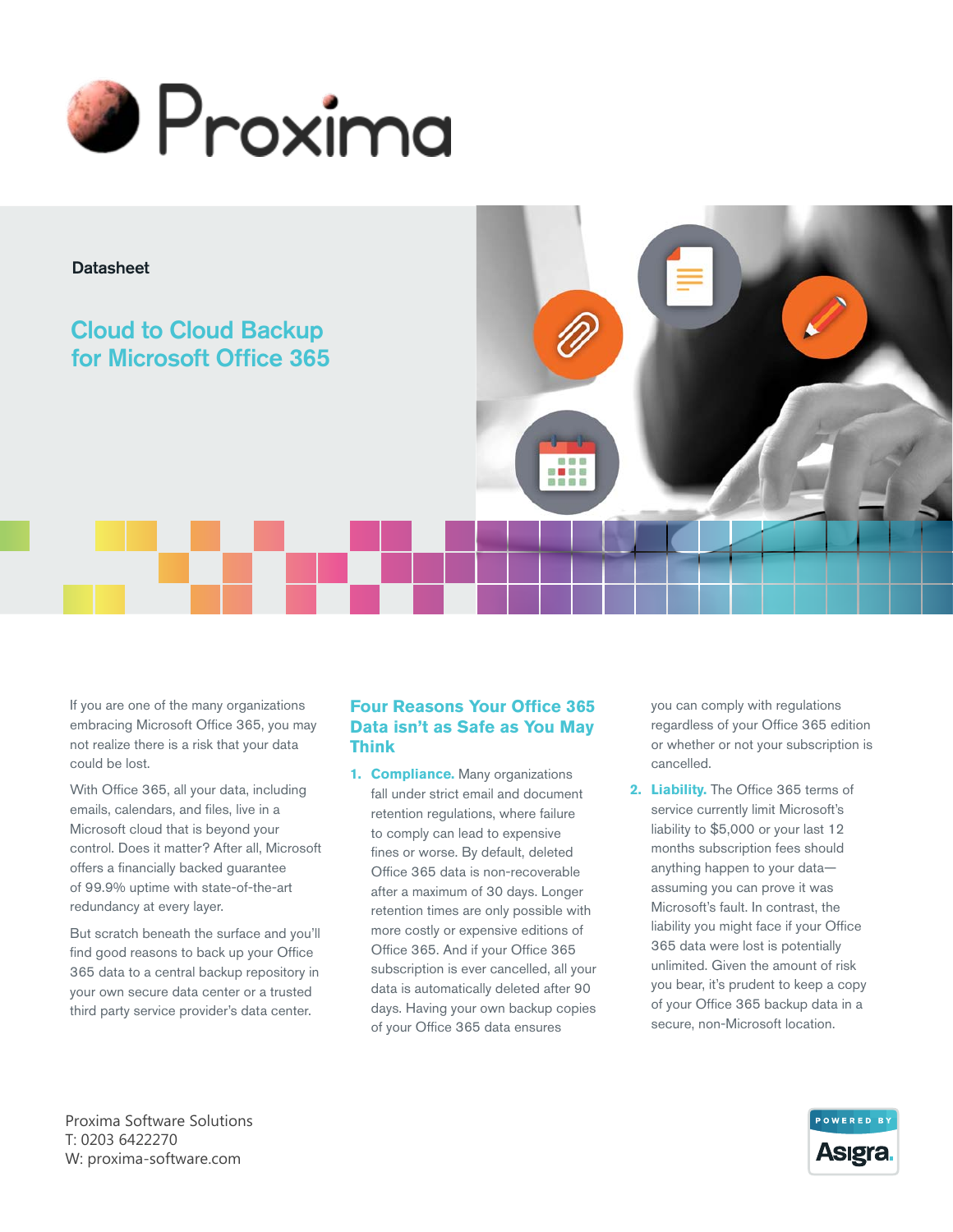

- **3. Audit Rights.** The Office 365 terms of service give you no audit rights. This is problematic if, as part of an audit, you are required to show the physical location where your data is stored. Maintaining a backup copy of your Office 365 data in a secure location that you are able to audit may be an acceptable way to work around this problem.
- **4. Vendor Lock-in.** Having all your Office 365 data in the Microsoft cloud effectively marries you to Microsoft, for better or for worse. If you want to keep your options open, then maintaining a backup copy of your Office 365 data makes it much easier to consider migrating to another vendor's office productivity service.

## **Take Control of Your Office 365 Data Protection**

Our solution powered by Asigra can help you securely protect your Office 365 data:

- Easily schedule automatic creation of point-in-time backup copies of your data in key Microsoft Office 365 services like Exchange Online, SharePoint Online, and OneDrive
- Backup copies are deduped, compressed, encrypted, and then stored to the secure private, public, or hybrid cloud of your choice (Figure 1)
- An intuitive user interface allows you to establish and automatically apply backup rules—no recovery settings need to be configured in Office 365
- The interface also helps you quickly recover your data—accidently deleted emails and files, corrupted calendars, or even entire mailboxes—either back into Microsoft Office 365 or to another location
- Define Office 365 backup rules with complete flexibility to meet the needs of your business, such as applying different point-in-time backup intervals and retention periods for OneDrive data versus Exchange data



### **Business Benefits**

- Granular backups of data in Office 365
- Recovery and restore assurance
- Standardized backup and recovery approaches
- Advanced administration options
- Peace of mind through automation – set it and forget it
- Deploy in the computing style of your choice: as a service to our data center; as a private cloud in your own data center; or a hybrid cloud. If your preferences evolve over time, you can change your deployment style easily.

## **Key Features and Capabilities**

- Secure Backup and Recovery for all Corporate Data Sources
- **Agentless**
- Autonomic Healing and Validation Restore
- Continuous Data Protection
- **Selective Data Destruction**
- NIST FIPS 140-2 Certified
- AES 256 Encryption at rest and in-flight
- **Bandwidth Throttling**
- **WAN Optimized**

#### **Figure 1**

Proxima Software Solutions T: 0203 6422270 W: proxima-software.com

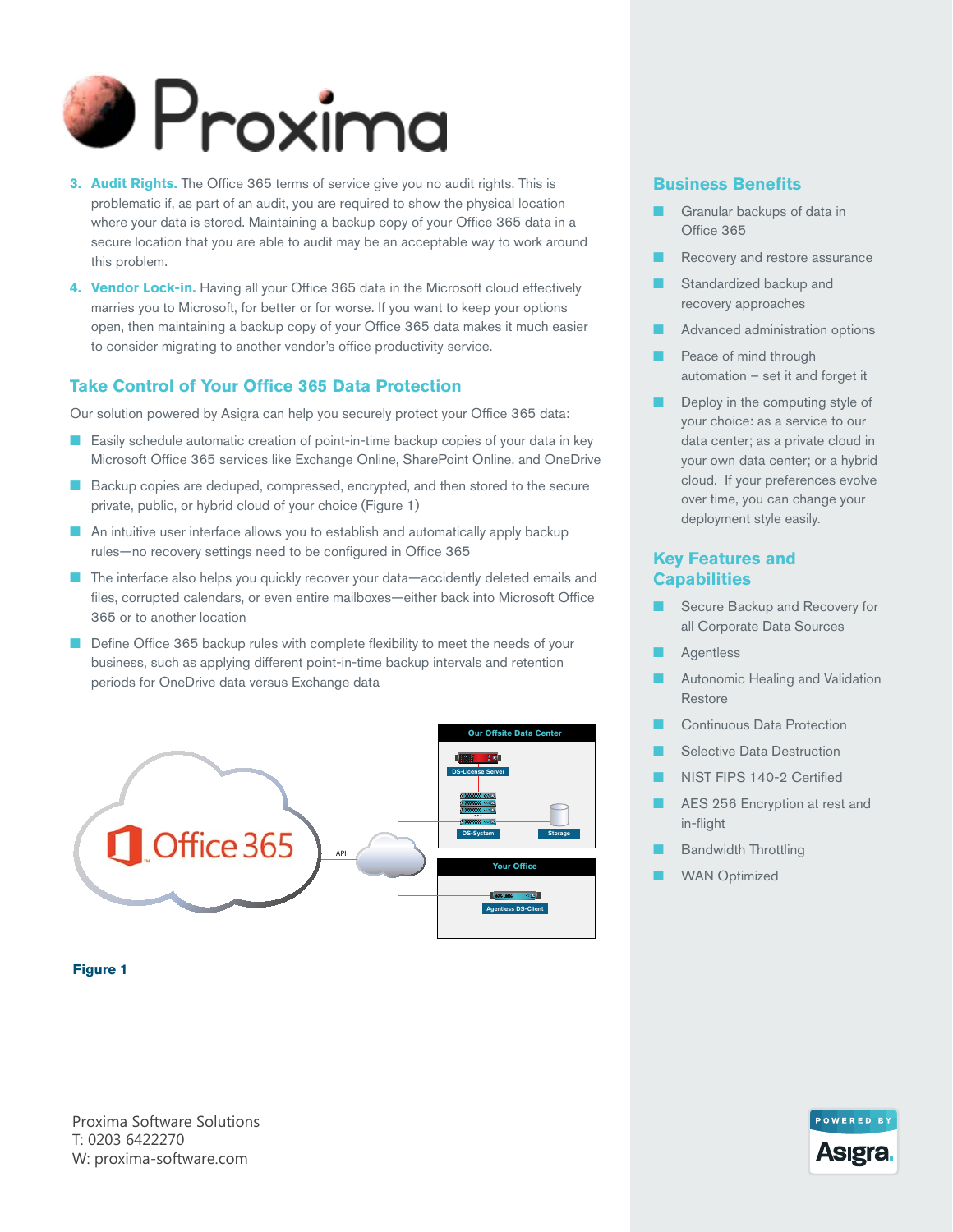

■ Easily accommodate different levels of protection for different groups of Office 365 users with custom backup sets (Figure 2)—for example, more frequent backups of Marketing's Exchange data and less frequent backups of Development's Exchange data



#### **Figure 2**

- Define protection rules for hundreds of users at the same time, to create backup domain schedules, and to view the status of the last backup, which is saves a lot of time in organizations with hundreds or thoursands of Office 365 users
- Protect all editions of Office 365, without needing to purchase minimum edition levels or special add on features

## **Comprehensive Data Protection for Office 365 and the Entire Enterprise**

Our solution protects much more than your Office 365 data, easily scaling to all other critical data sources in your organization, including physical or virtual machines, mobile endpoints, and other cloud sources like Salesforce, Google Apps or Amazon Web Services. With our solution, you can enjoy peace of mind knowing that your enterprise data is protected and safe.

## **Microsoft Office 365™ Services protected by our service**

#### **Microsoft Exchange Online™**

- mailboxes
- email (including any attachments, meta data)
- calendars
- contacts
- tasks

#### **Microsoft Sharepoint Online™**

- sites
- calendars
	- contacts
- discussion lists
- document libraries
- list content

#### **Microsoft OneDrive™**

all files

Contact us today to learn more about our secure backup and recovery solution.

Proxima Software Solutions T: 0203 6422270 W: proxima-software.com